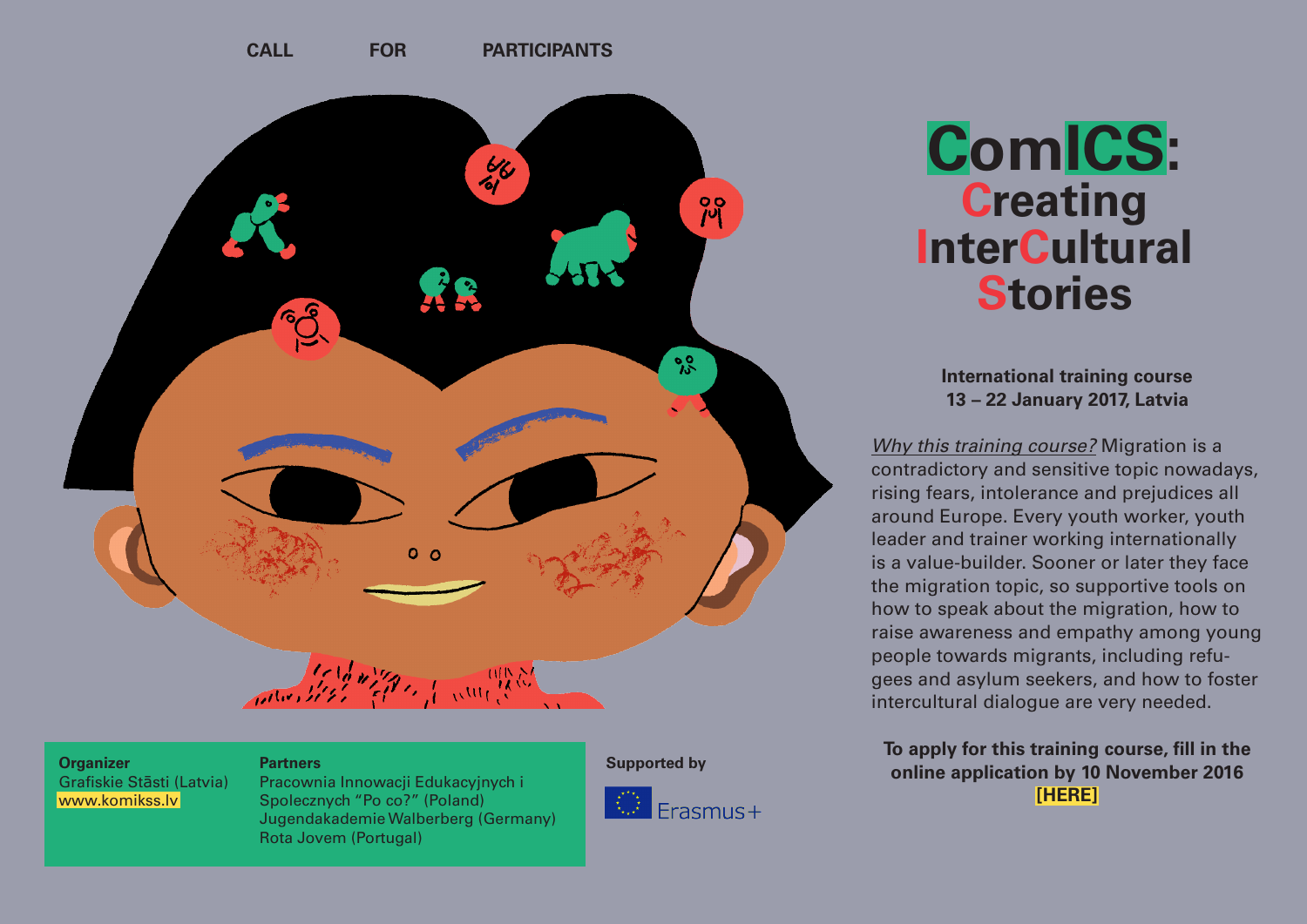### **THE OBJECTIVES OF THE TRAINING COURSE**

 $<sup>1</sup>$  To raise awareness and empathy about</sup> the current migration situation in Europe; **2** To gain practical skills of making comics and using comics as facilitation and learning tool in intercultural education; **EXT** To create comics that could be used as learning material on intercultural dialogue and to raise awareness of immigration issues in Europe.

*As a result of the training, an e-book of the participants' comics will be created and a travelling exhibition will be organized in the partner countries.*

### **PROFILE OF THE PARTICIPANTS**



If you are youth worker or youth leader with or without migrant background and you are searching for empowerment and creative tools to support integration of young migrants in their local communities and avoid discrimination and hateful discussions based on cultural differences, especially in regard to refugees and asylum seekers, you are very welcome to apply for this training course!



## **THIS TRAINING COURSE IS FOR YOU IF YOU ARE...**

... youth worker or youth leader working with young people with and without migrant background:

... eager to increase your knowledge about the migration situation in Europe;

... ready to share your personal intercultural stereotypes and experiences and analyze them from different perspectives;

... motivated to develop your inner artist and to draw comics (previous drawing experience is not needed, but is welcome);

... motivated to learn how to lead comics' workshops and to use comics as story-telling tool working in intercultural education with youth;

... ready to organize a comics' exhibition in your local community (together with your sending organization and other participants from your country) to disseminate project's results and to promote intercultural dialogue.

*To apply, you also need to be at least 18 years old resident of Latvia, Poland, Germany or Portugal, fluent in English and ready to participate in the whole training course.*

**PRACTICALITIES.** The training course is supported by Erasmus+: Youth in Action program, thus accommodation, food and working materials are covered. *There is a symbolic participation fee of 20 EUR per participant.*

**ACCOMMODATION.** You will stay in two different places during the training: first in [Rezidence Kurzeme,](www.rezidencekurzeme.lv ) Talsu novads and then in hostel in Riga, Latvia [TBC].

**FOOD.** You will have three meals a day and two coffee/tea breaks with some snacks. You will be welcome to present some of your national food too during international food evening.

**INSURANCE.** You will need to arrange your own travel insurance. Make sure you take also a valid European Health Insurance Card with you.

**TRAVEL REIMBURSEMENT** will be done by bank transfer after the training on certain conditions: the cheapest means of transportation are chosen; you have actively participated in the whole training course and organized comics' exhibition in your home country after the training; you have provided *all the original travel documents* (tickets, invoices, boarding passes).

*N.B.! Travel reimbursement cannot exceed these limits (per participant): Latvia – 25 EUR; Poland – 200 EUR; Germany – 200 EUR; Portugal – 380 EUR.*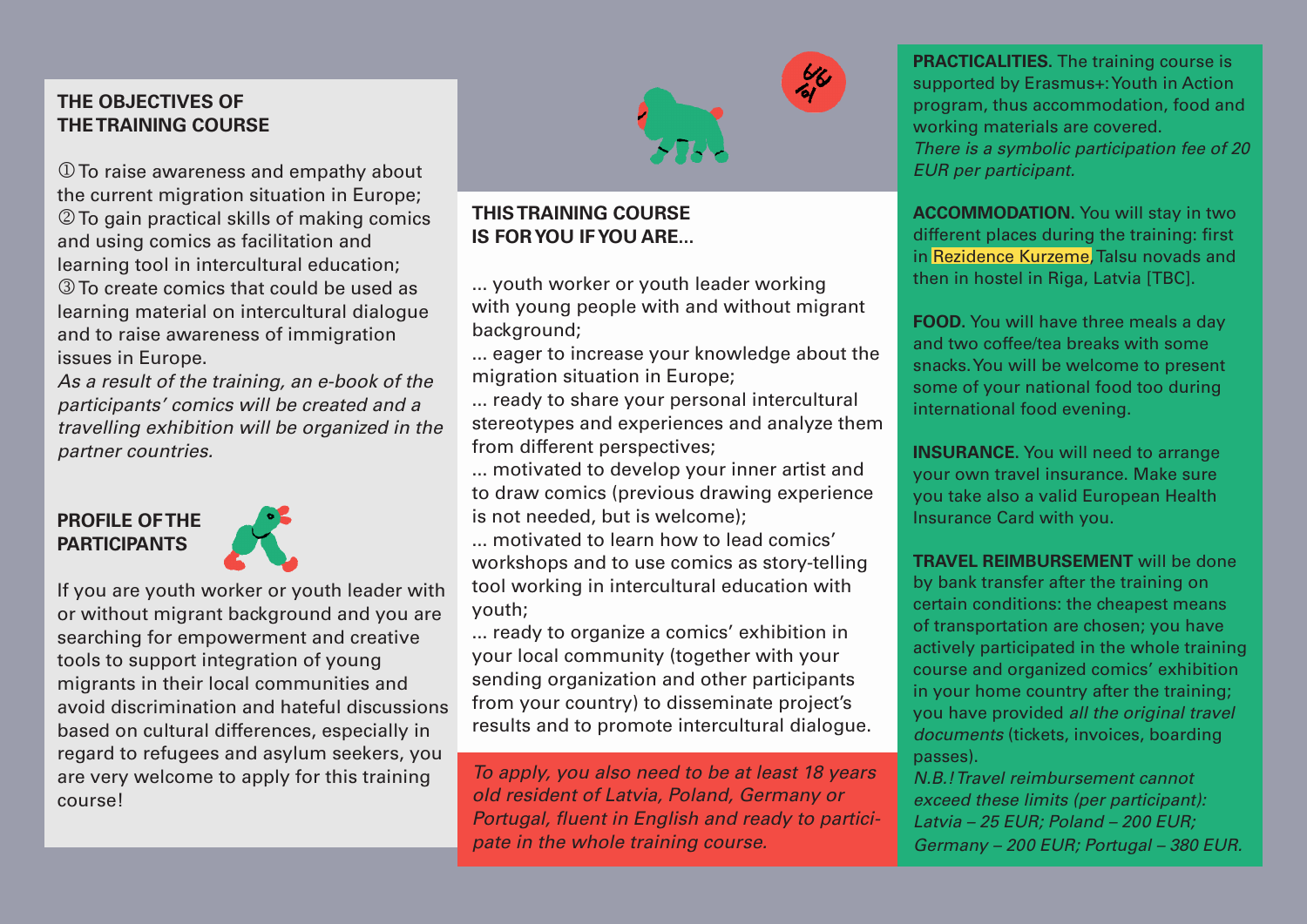**SINTIJA LASE [**Latvia] **Trainer** 

Sintija is a non-formal education trainer and a member of trainers' pool of Latvian National Agency of Erasmus+: Youth in Action program (JSPA) since 2011.

She believes that art and creativity can bring the joy and solution for many social issues and promote mutual understanding. For 6 years Sintija is developing and implementing numerous non-formal education trainings, including workshops together with Amanda, encouraging youth to discuss their stereotypes, and raising awareness about racism and discrimination issues through drawing personal comics' stories. In 2016 Sintija created and implemented the public communication strategy for the project "1001 Story for the Inter-cultural Dialogue" in Latvia that was supported by Anna Lindh Foundation and Latvian NA with the aim to promote inter-cultural dialogue and especially emphasizing the public discussion on refugees' issues with youth audiences in Latvia.

#### **KRZYSZTOF WIATR** [Poland] **Trainer**

Krzysztof works as a facilitator for 7 years and for non-formal education trainings for the last 5 years. He has finished Training for NGO Trainers organized by Polish Association of NGO trainers (STOP) spending 200 hours of training and 16 hours of self-developed training under supervision, Training for Trainers for Human Rights Education for Youth by Council of Europe, and he has made first level of recommendation of high quality training STOP. He has delivered more than 1500 hours of trainings in non-formal education methodology in short and long term formats. Also, he participated in Training of Trainers for European Youth Projects 2015/16. He has facilitated as a lead facilitator 12 international training projects and coordinated 5 international events. For 3 years he has worked as a project manager in education departments of NGO. He is very passionate traveller and human rights' promoter.



**AMANDA BAEZA** [Portugal/Chile] Guest artist and co-leader of comics' workshops [amanda-baeza.tumblr.com](http://amanda-baeza.tumblr.com/)

Amanda is a Chilean-born artist who has moved to Portugal. Having some struggles because of her migrant background and a need to express herself in arts, Amanda has made many comics about her personal experience of being a migrant. She has participated in different art, business and social projects. Amanda has led numerous workshops on comics- creating for young people. She loves to encourage people to develop their inner artist-comics-creator and do not mind to share her personal story how art and creativity has helped her to integrate in a new country, now called home.



Coordinator of logistics and ComICS' exhibitions

Sanita is editor, organizer of exhibitions, workshops and other events contributing to the development of the contemporary comic scene in Latvia with the association "Grafiskie stāsti" since 2009. Besides that she studies social work and is interested in developing projects using comics as a visual story-telling and communication tool for diverse non-professional audiences. In 2012 together with young Latvian comic artists she organized a series of workshops "Life Stories" for senior citizens in Latvia, in which participants shared stories from their own life and created comics based on them. In 2013-2015 she was the coordinator in Latvia for the international project "ComiX4= Comics for equality" which included international award for comic artists with migrant background, comics catalogue, handbook for non-formal education workshops, exhibitions and comics workshops for youth.